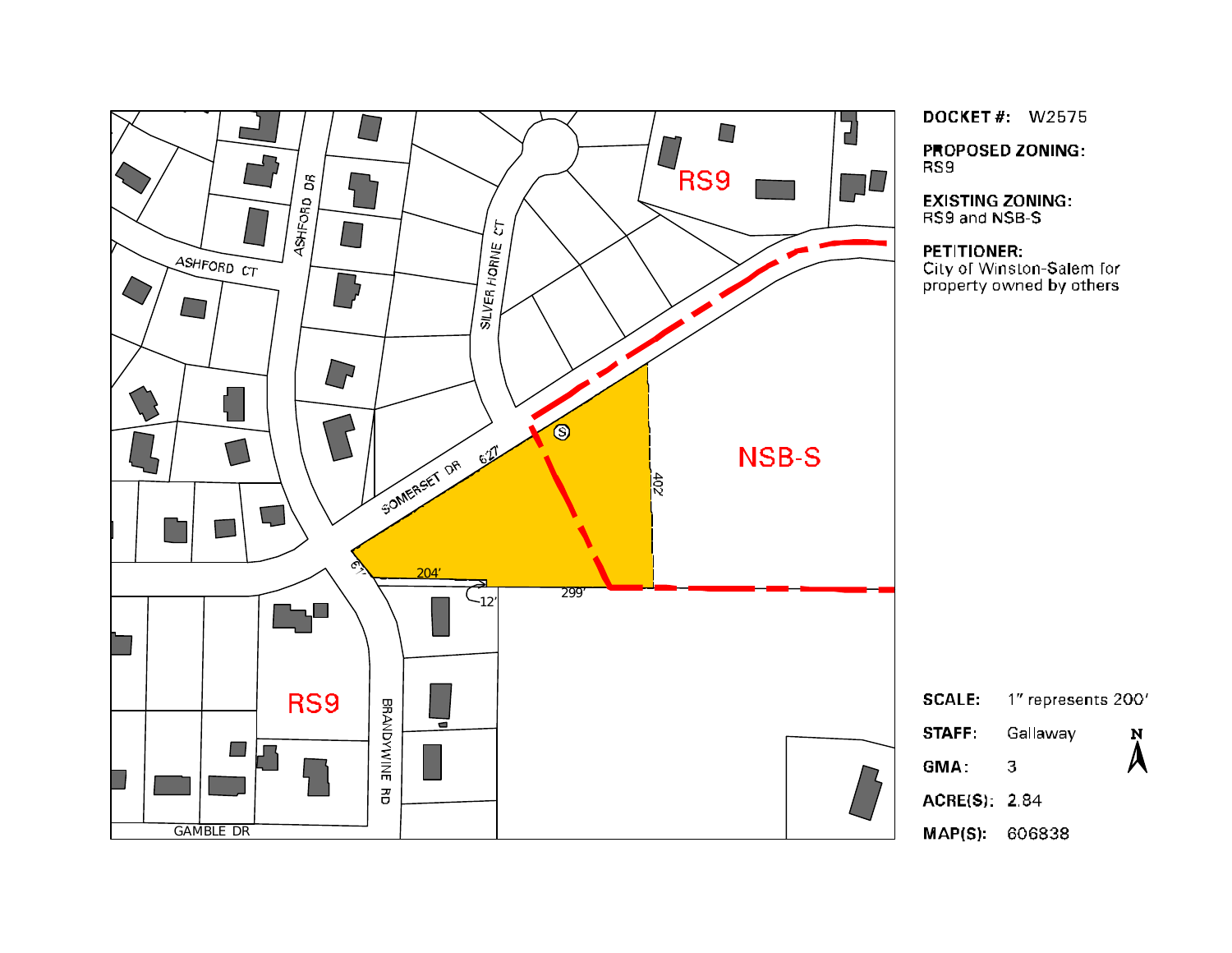September 20, 2002

City of Winston-Salem c/o Bryce Stuart, Manager P. O. Box 2511 Winston-Salem, NC 27102

# RE: ZONING MAP AMENDMENT W-2575

Dear Mr. Stuart:

The attached report of the Planning Board to the Board of Aldermen is sent to you at the request of the Aldermen. You will be notified by the City Secretary's Office of the date on which the Aldermen will hear this petition.

Sincerely,

A. Paul Norby, AICP Director of Planning

pc: City Secretary's Office, P.O. Box 2511, Winston-Salem, NC 27102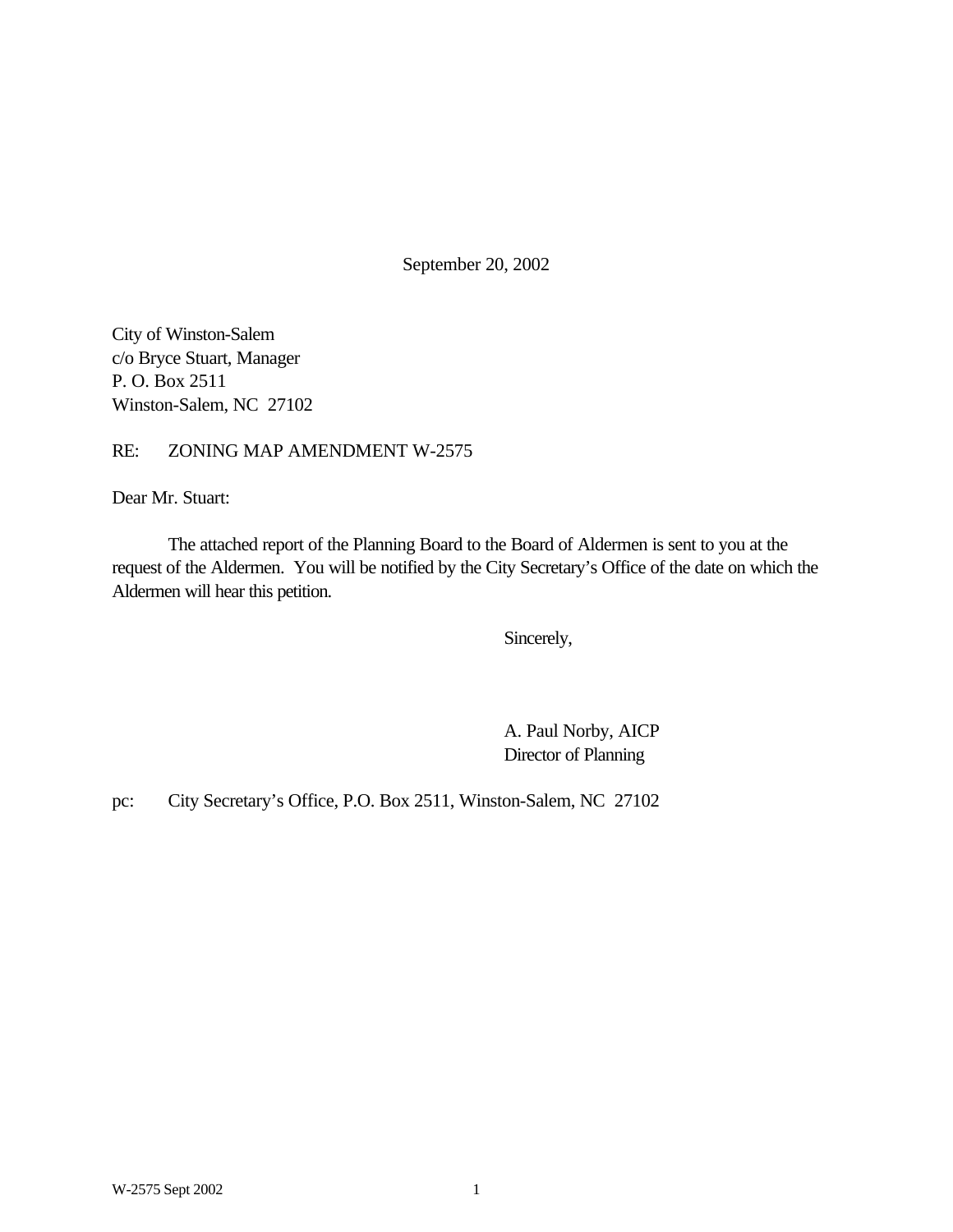# **ACTION REQUEST FORM**

**DATE**: September 20, 2002 **TO**: The Honorable Mayor and Board of Aldermen **FROM**: A. Paul Norby, AICP, Director of Planning

# **BOARD ACTION REQUEST**:

Request for Public Hearing on Zoning map amendment of the City of Winston-Salem

# **SUMMARY OF INFORMATION**:

Zoning map amendment of the City of Winston-Salem from RS-9 and NSB-S [Restaurant (without drive-through service); Restaurant (with drive-through service); Professional Office; Offices, Miscellaneous; Banking and Financial Services; Services, Business A; Services, Personal; ABC Store; Building Material Supply; Convenience Store; Food or Drug Store; Furniture and Home Furnishings Store; General Merchandise Store; Hardware Store; Nursery, Lawn and Garden Supply Store, Retail; and Retail Store, Specialty or Miscellaneous] to RS-9: property is located on the southeast side of Somerset Drive and Brandywine Road (Zoning Docket W-2575).

#### **PLANNING BOARD ACTION**:

| <b>MOTION ON PETITION: APPROVAL</b> |                     |
|-------------------------------------|---------------------|
| FOR:                                | <b>UNANIMOUS</b>    |
| <b>AGAINST:</b>                     | <b>NONE</b>         |
| <b>SITE PLAN ACTION:</b>            | <b>NOT REQUIRED</b> |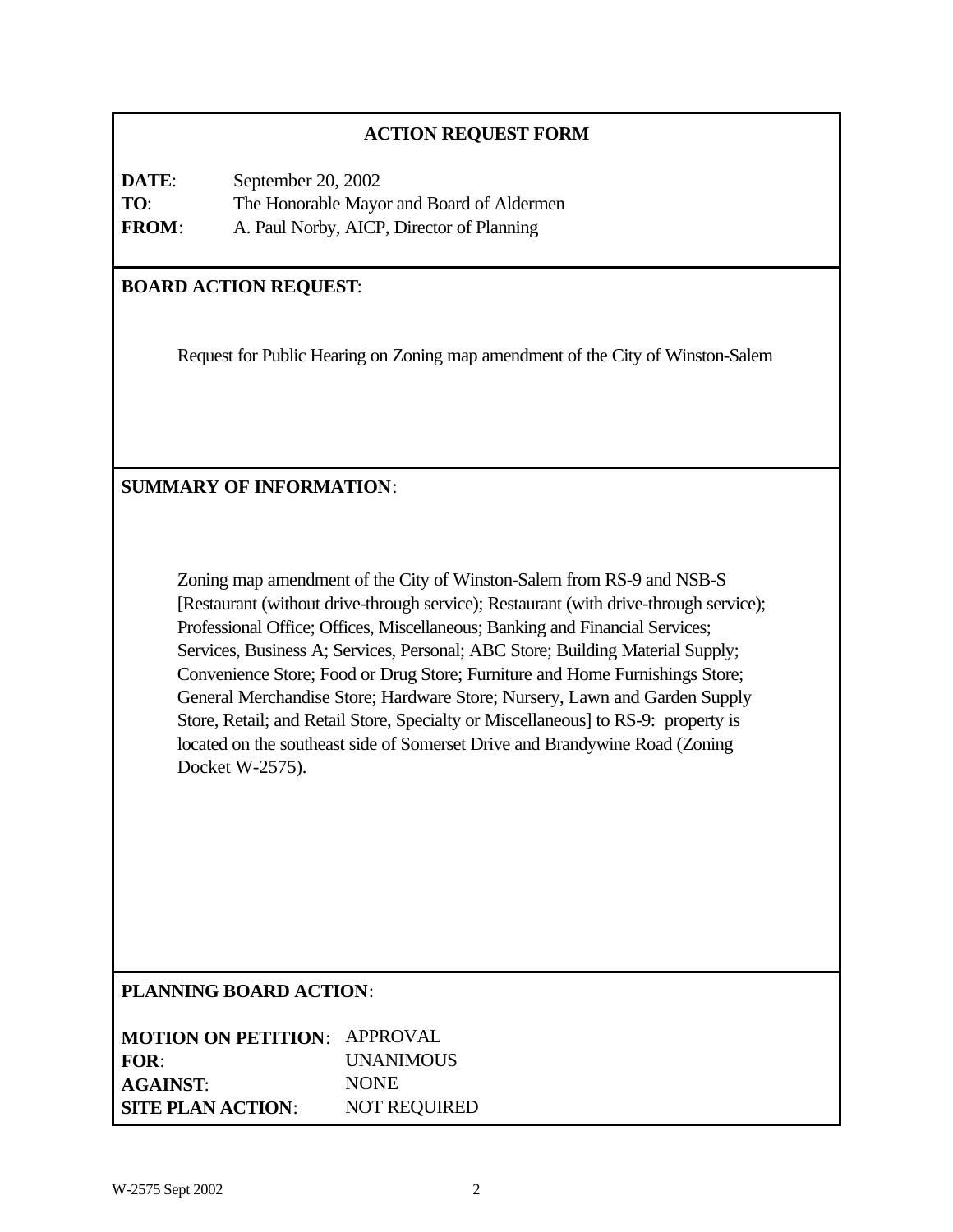#### CITY ORDINANCE - GENERAL USE

Zoning Petition of City of Winston-Salem, Docket W-2575

AN ORDINANCE AMENDING THE WINSTON-SALEM CITY ZONING ORDINANCE AND THE OFFICIAL ZONING MAP OF THE CITY OF WINSTON-SALEM, N.C.

\_\_\_\_\_\_\_\_\_\_\_\_\_\_\_\_\_\_\_\_\_\_\_\_\_\_\_\_\_\_\_\_\_\_\_\_\_\_\_

BE IT ORDAINED by the Board of Aldermen of the City of Winston-Salem as follows:

Section 1. The Winston-Salem City Zoning Ordinance and the Official Zoning Map of the City

of Winston-Salem, N.C. are hereby amended by changing from RS-9 and NSB-S [Restaurant (without

drive-through service); Restaurant (with drive-through service); Professional Office; Offices,

Miscellaneous; Banking and Financial Services; Services, Business A; Services, Personal; ABC Store;

Building Material Supply; Convenience Store; Food or Drug Store; Furniture and Home Furnishings

Store; General Merchandise Store; Hardware Store; Nursery, Lawn and Garden Supply Store, Retail;

and Retail Store, Specialty or Miscellaneous] to RS-9 the zoning classification of the following

described property:

Tax Block 3900, Tax Block 018Z

Section 2. This ordinance shall become effective upon adoption.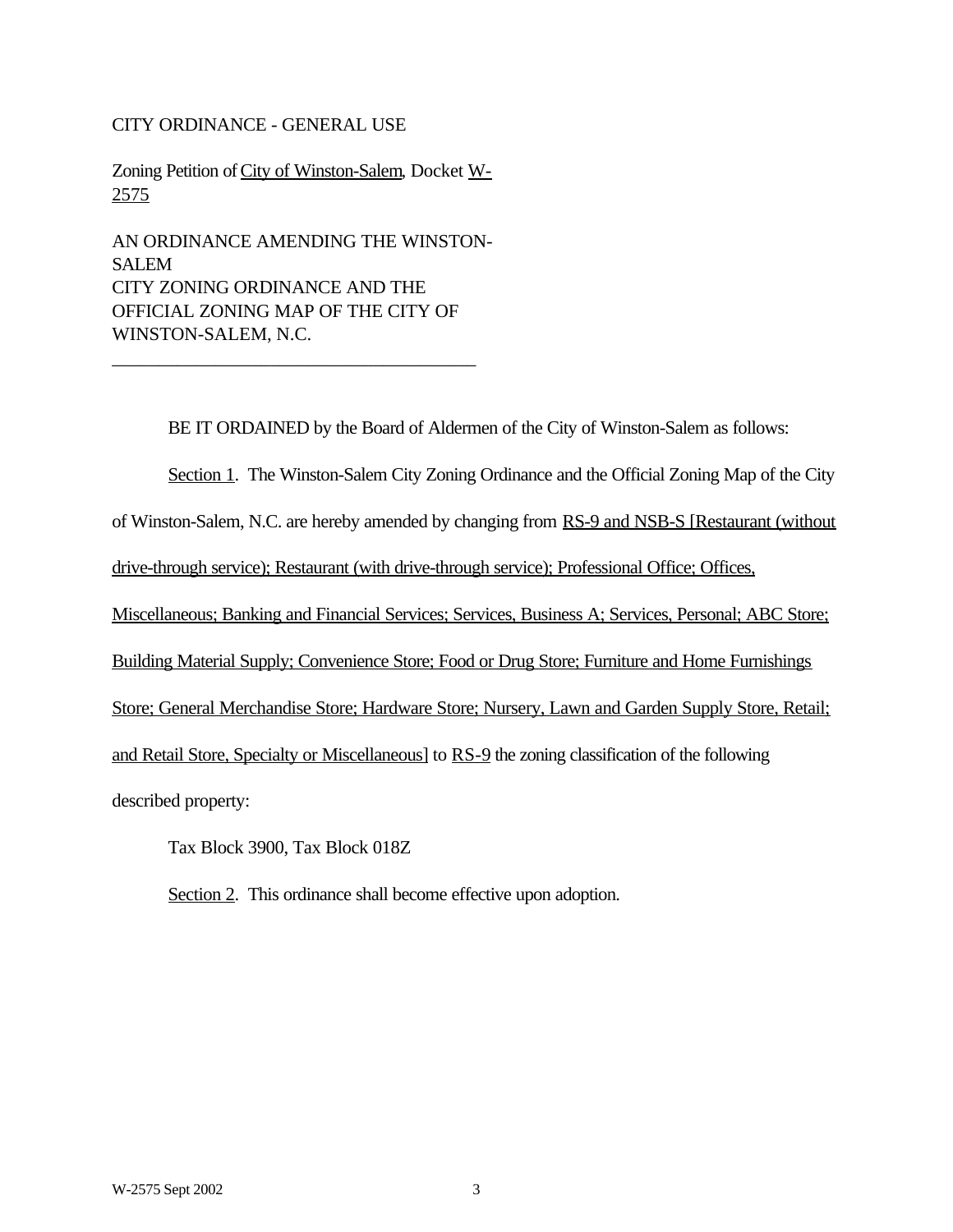## **ZONING STAFF REPORT**

**DOCKET #** W-2575 **STAFF:** Suzy Gallaway

Petitioner(s): City of Winston-Salem Ownership: Same

## **REQUEST**

From: RS-9 and NSB-S [Restaurant (without drive-through service); Restaurant (with drivethrough service); Professional Office; Offices, Miscellaneous; Banking and Financial Services; Services, Business A; Services, Personal; ABC Store; Building Material Supply; Convenience Store; Food or Drug Store; Furniture and Home Furnishings Store; General Merchandise Store; Hardware Store; Nursery, Lawn and Garden Supply Store, Retail; and Retail Store, Specialty or Miscellaneous] To: RS-9

Both general and special use district zoning were discussed with the applicant(s) who decided to pursue the zoning as requested.

NOTE: This is a general use zoning petition; therefore, **ALL** uses permitted in the above requested district should be considered.

Acreage: 2.84 acres

# **LOCATION**

Street: East corner of Somerset Drive and Brandywine Road. Jurisdiction: City of Winston-Salem. Ward: Southwest.

#### **PROPERTY SITE/IMMEDIATE AREA**

Existing Structures on Site: Site is vacant. Adjacent Uses:

- North Single family homes, zoned RS-9. East - Vacant land, zoned NSB-S (Shopping Center). South - Single family homes, zoned RS-9.
	- West Single family homes, zoned RS-9.

## **GENERAL AREA**

Character/Maintenance: Well-maintained residences.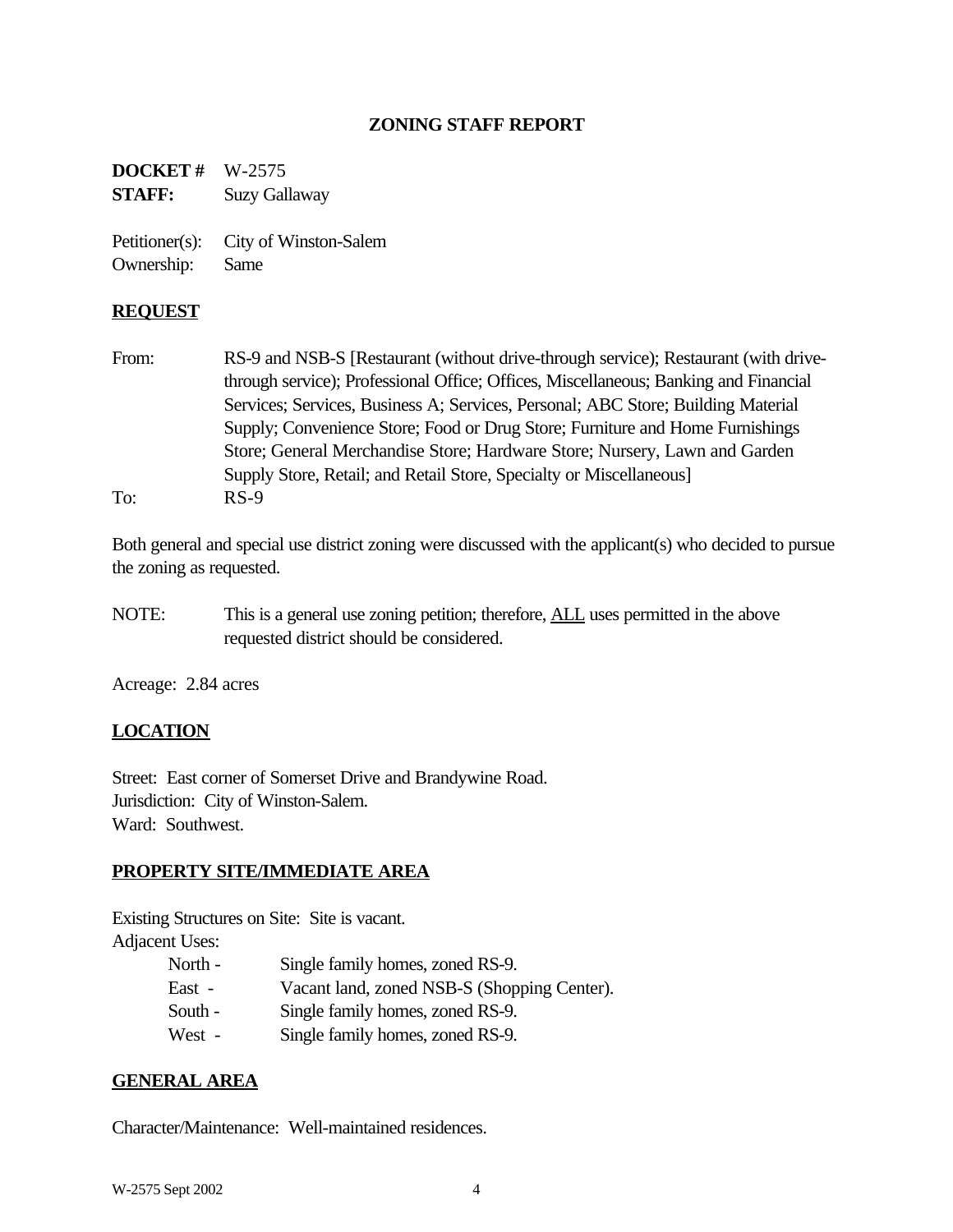# Development Pace: Moderate. **PHYSICAL FEATURES/ENVIRONMENTAL REVIEW**

Impact on Existing Features: No impact determined with general use request.

Topography: There is an approximate change in elevation on the subject property of 27' (from an approximate elevation of 817' in the northwest down to an approximate elevation of 790' in the south).

Vegetation/habitat: Mostly vegetated.

Watershed: Site is not within the boundaries of a water supply watershed.

# **TRANSPORTATION**

Direct Access to Site: Somerset Drive; Brandywine Road; Stratford Road.

Street Classification: Somerset Dr - minor thoroughfare; Brandywine Rd - local road; Stratford Road major thoroughfare.

Average Daily Traffic Count/Estimated Capacity at Level of Service D (Vehicles per Day): Somerset Drive between Stratford Road and Jonestown Road = 1,900/11,100 Stratford Road between Somerset Drive and Burke Mill Road = 24,000/42,200

Transit: Route 19, along Stratford Road, east of site.

# **HISTORY**

Relevant Zoning Cases:

- 1. F-846; R-6 to B-3-S (Stores or Shops, Retail; Offices; Services; Wholesale Sales and Storage); approved July 27, 1987; west side of Stratford Road south of Somerset Drive; 1.68 acres; Planning Board recommended approval, staff recommended denial.
- 2. F-820; R-6 to B-3-S (Multiple Uses TWO PHASE); approved October 13, 1986; southwest corner of South Stratford Road and Somerset Drive; 11 acres; Planning Board and staff recommended approval.

# **CONFORMITY TO PLANS**

GMP Area (*Legacy*): Suburban Neighborhoods (GMA 3).

Relevant Comprehensive Plan Recommendation(s): Develop new fire station and satellite police stations in a manner that is compatible with the surrounding area and use existing facilities and structures whenever possible.

Area Plan/Development Guide: *South Stratford Road Development Guide* - adopted in 1989.

Relevant Development Guide Recommendation(s): As shown on Map 7, Development Plan Map, of the *South Stratford Road Development Guide*, subject property should be developed for commercial purposes.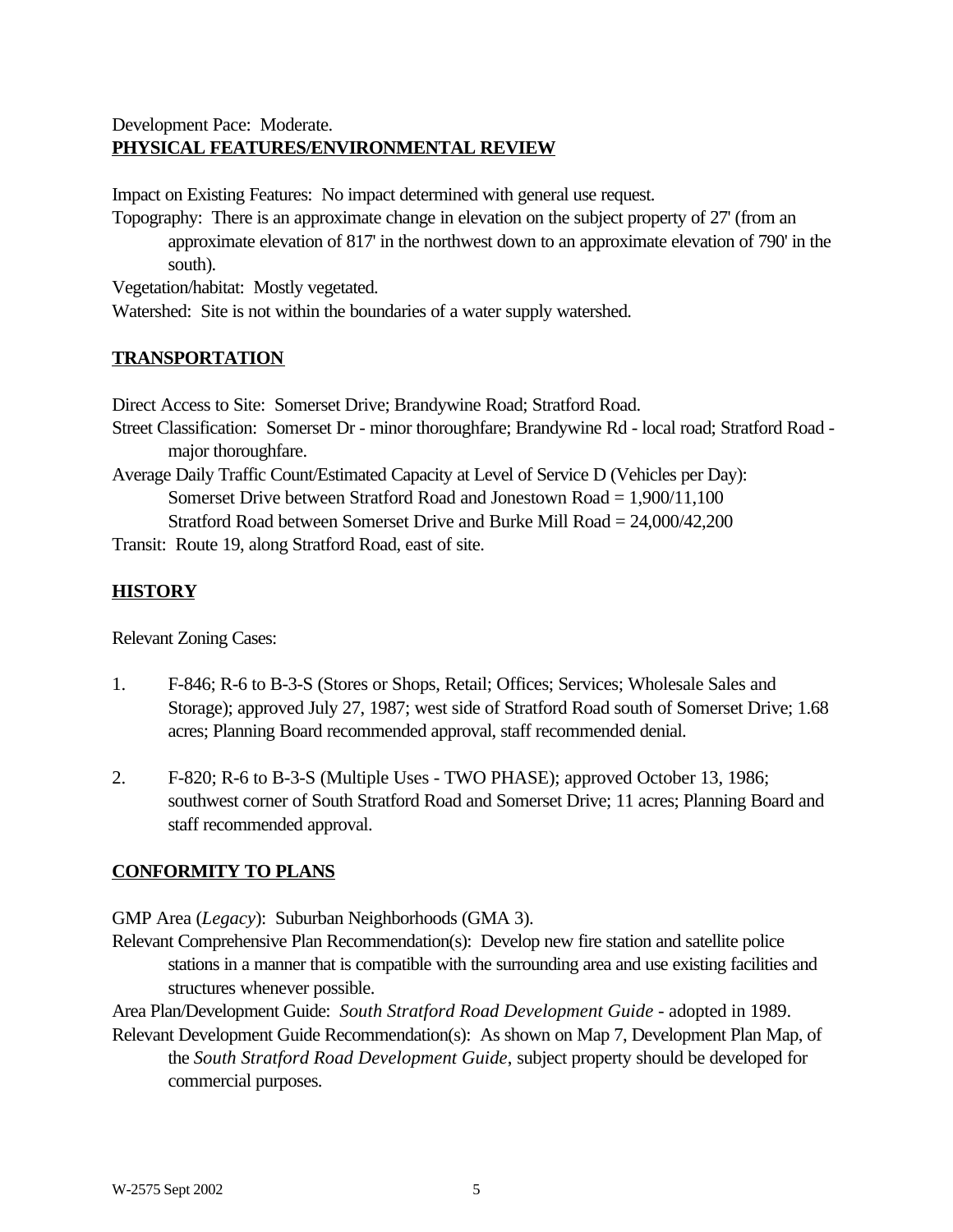# **ANALYSIS**

The current request is to rezone 2.84 acres from RS-9 and NSB-S to RS-9. A portion of the site, 0.82 acre, is currently zoned as part of a commercial shopping center. The uses currently allowed in the NSB-S portion of the site are those office and commercial uses approved in that 1986 rezoning. RS-9 allows many residential and civic uses beneficial to the community. Some of those civic uses are schools, churches, fire and police stations, and other similar uses. Commercial and office uses are not allowed in RS-9.

Most of the uses in this area are residential uses, except for the area directly east of the site which is zoned NSB-S for a small shopping center. The portion of the NSB-S zoning which is not part of the subject request is still viable for a shopping center. If the subject rezoning is approved, there will be approximately 10 acres left from the original NSB-S zoning. The NSB zoning district requires a site be comprised of four to 15 acres.

The current request is consistent with the predominately residential zoning in the area. The proposal is not inconsistent with the *South Stratford Road Development Guide,* as it still allows for the majority of the shopping center site to be developed as such in the future.

# **FINDINGS**

- 1. The current request is to rezone 2.84 acres from RS-9 and NSB-S to RS-9.
- 2. RS-9 permits many residential and civic uses beneficial to the community.
- 3. The remainder of the NSB-S zoning is still viable for the approved shopping center.
- 4. The current request is consistent with the residential character of the area.
- 5. The proposal is not inconsistent with the *South Stratford Road Development Guide*.

## **STAFF RECOMMENDATION**

## Zoning: **APPROVAL**.

## **PUBLIC HEARING**

FOR: None

AGAINST: None

## **WORK SESSION**

MOTION: Philip Doyle moved approval of the map amendment.